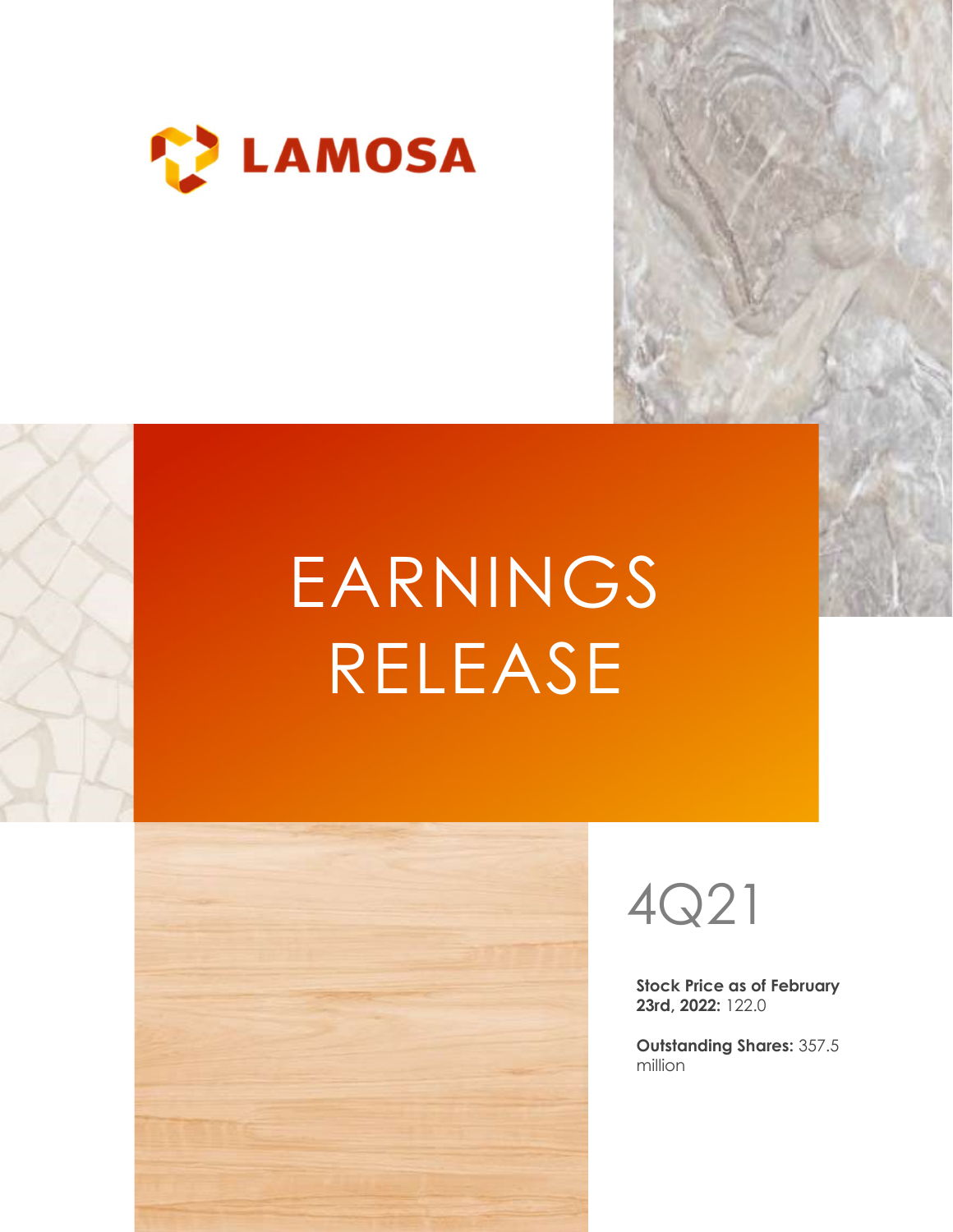| Growth in Sales and EBITDA of 40% and 73%, respectively.<br>Improvement in Operating Margins. Cash Flow generation supporting<br>organic and inorganic growth without altering debt leverage. |               |       |        |            |            |        |
|-----------------------------------------------------------------------------------------------------------------------------------------------------------------------------------------------|---------------|-------|--------|------------|------------|--------|
|                                                                                                                                                                                               |               |       |        |            |            |        |
|                                                                                                                                                                                               |               |       |        |            |            |        |
|                                                                                                                                                                                               |               |       |        |            |            |        |
|                                                                                                                                                                                               |               |       |        |            |            |        |
|                                                                                                                                                                                               |               |       |        |            |            |        |
|                                                                                                                                                                                               |               |       |        |            |            |        |
|                                                                                                                                                                                               |               |       |        |            |            |        |
|                                                                                                                                                                                               |               |       |        |            |            |        |
|                                                                                                                                                                                               |               |       |        |            |            |        |
|                                                                                                                                                                                               |               |       |        |            |            |        |
|                                                                                                                                                                                               |               |       |        |            |            |        |
| Figures in millions of nominal Mexican Pesos. Figures may vary due to rounding.                                                                                                               |               |       |        |            |            |        |
| Figures calculated under IFRS.                                                                                                                                                                |               |       |        |            |            |        |
| <b>Income Statement</b>                                                                                                                                                                       | 4 Q           | 4Q    |        | <b>YTD</b> | <b>YTD</b> |        |
|                                                                                                                                                                                               | 2020          | 2021  | Var %  | 2020       | 2021       | Var %  |
| <b>Net Sales</b>                                                                                                                                                                              | 5,902         | 8,008 | 36%    | 19,473     | 27,187     | 40%    |
| Cost of Sales                                                                                                                                                                                 | 3,292         | 4,486 | 36%    | 11,289     | 14,666     | 30%    |
| <b>Gross Profit</b>                                                                                                                                                                           | 2,610         | 3,522 | 35%    | 8,184      | 12,520     | 53%    |
| Gross Margin                                                                                                                                                                                  | 44%           | 44%   |        | 42%        | 46%        |        |
| <b>Operating Expenses</b>                                                                                                                                                                     | 1,278         | 1,808 | 41%    | 4,639      | 6,084      | 31%    |
| Operating Income                                                                                                                                                                              | 1,450         | 1,717 | 18%    | 3,549      | 6,436      | 81%    |
|                                                                                                                                                                                               | 25%           | 21%   |        | 18%        | 24%        |        |
|                                                                                                                                                                                               | 1,640         | 1,990 | 21%    | 4,227      | 7,334      | 73%    |
| <b>Operating Margin</b>                                                                                                                                                                       |               | 25%   |        | 22%        | 27%        |        |
| <b>EBITDA</b>                                                                                                                                                                                 |               |       |        | 932        | 719        | $-23%$ |
| <b>EBITDA Margin</b><br>Comprehensive Financing                                                                                                                                               | 28%<br>$-685$ | 316   |        |            | 3,429      | 106%   |
| Cost                                                                                                                                                                                          |               |       |        |            |            |        |
| Net Income                                                                                                                                                                                    | 1,390         | 801   | $-42%$ | 1,663      |            |        |
|                                                                                                                                                                                               | 24%           | 10%   |        | 9%         | 13%        |        |
| Net Margin                                                                                                                                                                                    | 4 Q           | 4 Q   |        | <b>YTD</b> | <b>YTD</b> |        |

|            |                                  | wth without altering debt leverage. | g Margins. Cash Flow generation supporting |            |        |
|------------|----------------------------------|-------------------------------------|--------------------------------------------|------------|--------|
| 4Q         | may vary due to rounding.<br>4 Q |                                     | <b>YTD</b>                                 | <b>YTD</b> |        |
| 2020       | 2021                             | Var %                               | 2020                                       | 2021       | Var %  |
| 5,902      | 8,008                            | 36%                                 | 19,473                                     | 27,187     | 40%    |
|            |                                  |                                     |                                            |            |        |
| 3,292      | 4,486                            | 36%                                 | 11,289                                     | 14,666     | 30%    |
| 2,610      | 3,522                            | 35%                                 | 8,184                                      | 12,520     | 53%    |
| 44%        | 44%                              |                                     | 42%                                        | 46%        |        |
| ,278       | 1,808                            | 41%                                 | 4,639                                      | 6,084      | 31%    |
| ,450       | 1,717                            | 18%                                 | 3,549                                      | 6,436      | 81%    |
| 25%        | 21%                              |                                     | 18%                                        | 24%        |        |
| ,640       | 1,990                            | 21%                                 | 4,227                                      | 7,334      | 73%    |
| 28%        | 25%                              |                                     | 22%                                        | 27%        |        |
| $-685$     | 316                              |                                     | 932                                        | 719        | $-23%$ |
|            |                                  |                                     |                                            |            |        |
| ,390       | 801                              | $-42%$                              | 1,663                                      | 3,429      | 106%   |
| 24%        | 10%                              |                                     | $9\%$                                      | 13%        |        |
| 4 Q        | 4 Q                              |                                     | <b>YTD</b>                                 | <b>YTD</b> |        |
| 2020       | 2021                             | Var %                               | 2020                                       | 2021       | Var %  |
| .989       | 3,409                            | 71%                                 | 5,735                                      | 10,363     | 81%    |
|            |                                  |                                     |                                            |            |        |
| <b>DEC</b> | <b>DEC</b>                       |                                     |                                            |            |        |
| 2020       | 2021                             | Var %                               |                                            |            |        |
| 4,610      | 7,311                            | 59%                                 |                                            |            |        |
| 1.1        | 1.0                              |                                     |                                            |            |        |
|            |                                  |                                     |                                            |            |        |
| 343        | 635                              | 85%                                 |                                            |            |        |

|                      |      |       |       | <b>YTD</b>       | <b>YTD</b> |       |
|----------------------|------|-------|-------|------------------|------------|-------|
|                      | 2020 | 2021  | Var % | 2020             | 2021       | Var % |
| <b>Foreign Sales</b> | ,989 | 3,409 | 71%   | $-725$<br>J,1 JJ | 10,363     | 81%   |

| YTD   | YTD    |       |
|-------|--------|-------|
| 2020  | 2021   | Var % |
| 5,735 | 10,363 | 81%   |

|                    | <b>DEC</b> | <b>DEC</b> |       |  |  |
|--------------------|------------|------------|-------|--|--|
|                    | 2020       | 2021       | Var % |  |  |
| Net Debt           | 4,610      | 7,311      | 59%   |  |  |
| Net Debt / EBITDA' | 1.1        | ⊹0. .      |       |  |  |
| $Capex^2$          | 343        | 635        | 85%   |  |  |

1 EBITDA Last Twelve Months as of December 2021.

<sup>2</sup> Refers mainly to machinery and equipment year-to-date investments as of December 2021.

Grupo Lamosa delivered record results and surpassed the billion-dollar mark in revenues for 2021. Expansion and diversification initiatives allowed the company to capitalize opportunities offered by the recovery shown in the construction materials industry, both in Mexico and abroad.

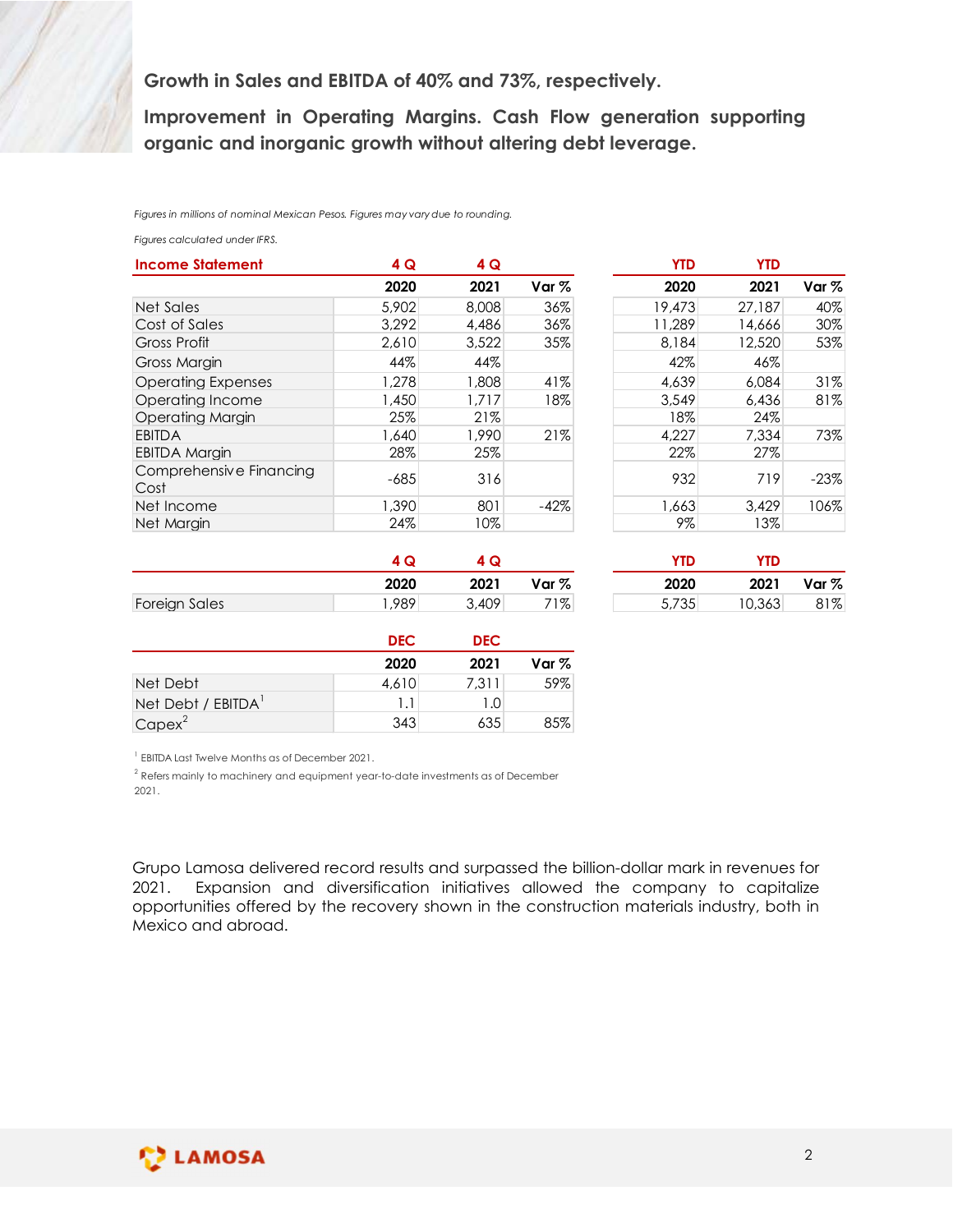San Pedro Garza García, Nuevo Leon, Mexico, February 23rd, 2022. Grupo Lamosa announces its results related to the fourth quarter of 2021.

Figures in millions of Mexican Pesos. Figures may vary due to rounding. Figures calculated under International Financial Reporting Standards.

# SALES

Total sales for Grupo Lamosa of \$27.2 billion pesos show a 40% growth compared to sales of \$19.5 billion in 2020.



#### FOREIGN SALES

Sales outside of Mexico totaled \$10.4 billion pesos, or 38% of the Group's total revenues, and an 81% growth versus sales of \$5.7 billion during the previous year. This increase can be attributed to the greater dynamism shown in markets of South America and the incorporation of the operations of Roca Tiles in the last four months of 2021.





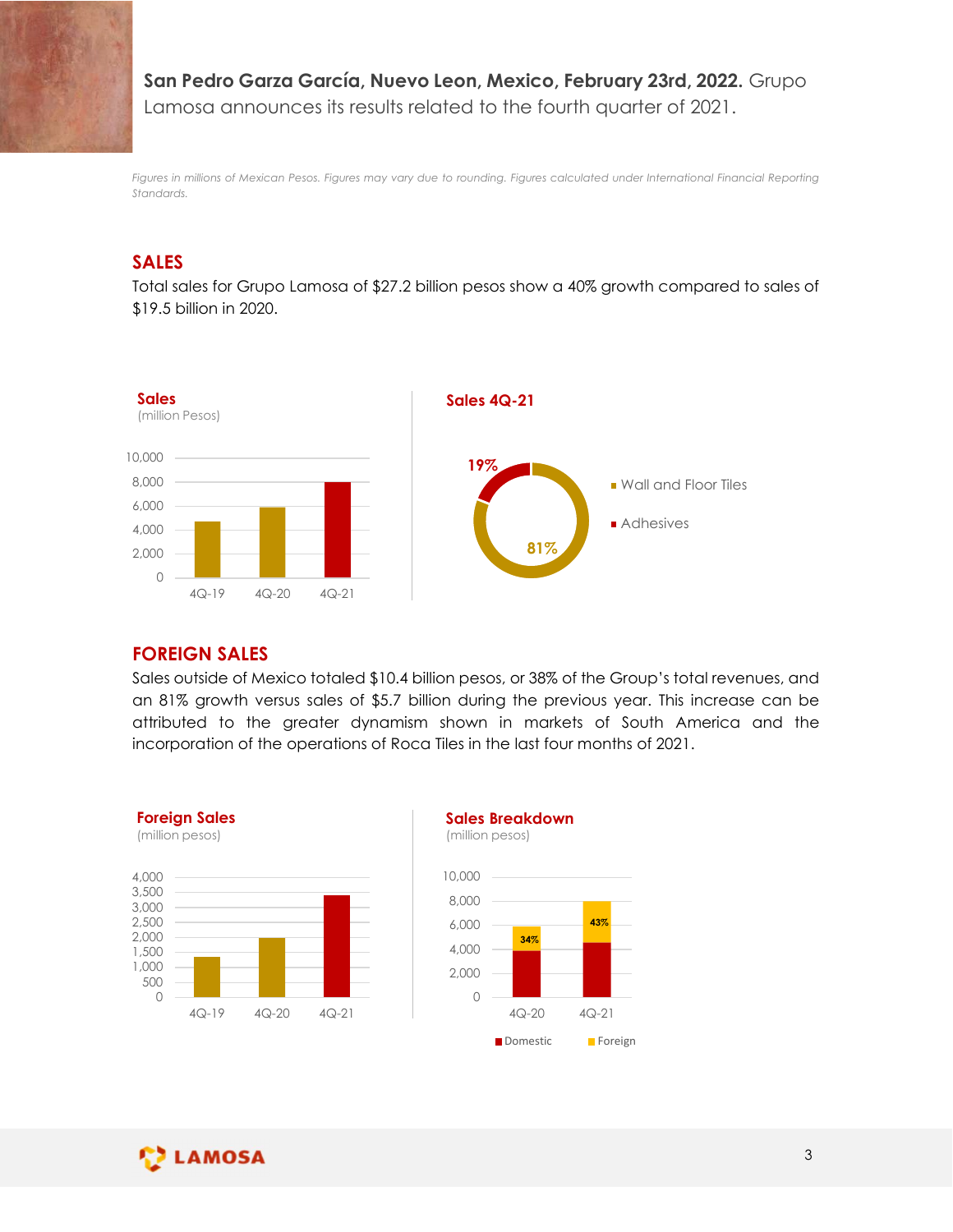

# PERFORMANCE PER BUSINESS SEGMENT

| <b>PERFORMANCE PER BUSINESS SEGMENT</b>                                                    |                             |              |            |                  |              |                  |              |              |              |
|--------------------------------------------------------------------------------------------|-----------------------------|--------------|------------|------------------|--------------|------------------|--------------|--------------|--------------|
| At the end of the fourth quarter of the year, Grupo Lamosa's businesses showed outstanding |                             |              |            |                  |              |                  |              |              |              |
| growth in their results.                                                                   |                             |              |            |                  |              |                  |              |              |              |
|                                                                                            |                             |              |            |                  |              |                  |              |              |              |
|                                                                                            |                             |              |            |                  |              |                  |              |              |              |
|                                                                                            | <b>Wall and Floor Tiles</b> |              |            | <b>Adhesives</b> |              |                  | <b>Total</b> |              |              |
|                                                                                            | YID                         | <b>YTD</b>   | Var %      | YID              | <b>YTD</b>   | Var %            | <b>YTD</b>   | <b>YTD</b>   |              |
|                                                                                            | 2020                        | 2021         |            | 2020             | 2021         |                  | 2020         | 2021         |              |
| Sales                                                                                      | 14,720                      | 21,610       | 47%        | 4,754            | 5,577        | 17%              | 19,473       | 27,187       | Var %<br>40% |
| EBIT                                                                                       | 2,553<br>554                | 5,231<br>750 | 105%       | 1,181<br>71      | 1,335<br>67  | 13%              | 3,549<br>677 | 6,436<br>898 |              |
| Dep. & Amort. and Others                                                                   |                             |              | 35%<br>93% |                  |              | $-6\%$           |              |              | 81%<br>33%   |
| <b>EBITDA</b><br>%                                                                         | 3,107<br>21%                | 5,982<br>28% |            | 1,252<br>26%     | 1,401<br>25% | 12%              | 4,227<br>22% | 7,334<br>27% | 73%          |
|                                                                                            |                             |              |            |                  |              |                  |              |              |              |
|                                                                                            |                             |              |            |                  |              |                  |              |              |              |
|                                                                                            | <b>Wall and Floor Tiles</b> |              |            | <b>Adhesives</b> |              |                  | <b>Total</b> |              |              |
|                                                                                            | 4Q-20                       | 4Q-21        | Var %      | 4Q-20            | $4Q-21$      | Var %            | $4Q-20$      | 4Q-21        | Var %        |
| Sales                                                                                      | 4,556                       | 6,517        | 43%        | 1,347            | 1,491        | 11%              | 5,902        | 8,008        | 36%          |
| EBIT                                                                                       | 1,091                       | 1,405        | 29%        | 369              | 334          | $-10%$           | 1,450        | 1,717        | 18%          |
| Dep. & Amort. and Others<br><b>EBITDA</b>                                                  | 158<br>1,250                | 239<br>1,644 | 51%<br>32% | 28<br>397        | 16<br>350    | $-42%$<br>$-12%$ | 190<br>1,640 | 274<br>1,990 | 44%<br>21%   |

|                          | <b>Wall and Floor Tiles</b> |       |       | <b>Adhesives</b> |              |          | Total |       |          |
|--------------------------|-----------------------------|-------|-------|------------------|--------------|----------|-------|-------|----------|
|                          | 4Q-20                       | 4Q-21 | Var % | 4Q-20            | <u>4Q-21</u> | $Var \%$ | 4Q-20 | 4Q-21 | $Var \%$ |
| Sales                    | 4,556                       | 6,517 | 43%   | ,347             | ,491         | ' 1%ı    | 5,902 | 8,008 | 36%      |
| EBIT                     | ,091                        | ,405  | 29%   | 369              | 334          | $-10%$   | .450  | ,717  | 18%      |
| Dep. & Amort, and Others | 158                         | 239   | 51%   | 28               | 16           | $-42%$   | 190   | 274   | 44%      |
| <b>EBITDA</b>            | ,250                        | ,644  | 32%   | 397              | 350          | $12\%$   | .640  | ,990  | 21%      |
| %                        | 27%                         | 25%   |       | 30%              | 23%          |          | 28%   | 25%   |          |

# WALL AND FLOOR TILES

The wall and floor tile business reported sales of \$21.6 billion pesos, accounting for 80% of the company's total sales and a 47% growth versus sales of \$14.7 billion in the previous year. These results now include the recently acquired operations of Roca Tiles, whose main markets are Spain, Brazil, and the United States.

# ADHESIVES

Revenues for the adhesives business also benefited from the pickup in construction and remodeling activity. Sales for the year of \$5.6 billion pesos represented 20% of Grupo Lamosa's consolidated revenues and a 17% growth when compared to sales of \$4.8 billion realized in 2020.

#### OPERATING INCOME

The higher level of demand experienced throughout 2021, coupled with proper operating cost and expense controls, improved operating leverage and enhancement Grupo Lamosa's profit margins. Operating income for the year was \$6.4 billion pesos, an 81% increase compared to the 2020 figure of \$3.5 billion, which was favored by the incorporation of the operations of Roca Tiles starting in September. The operating margin was 24%, up from 18% in 2020.

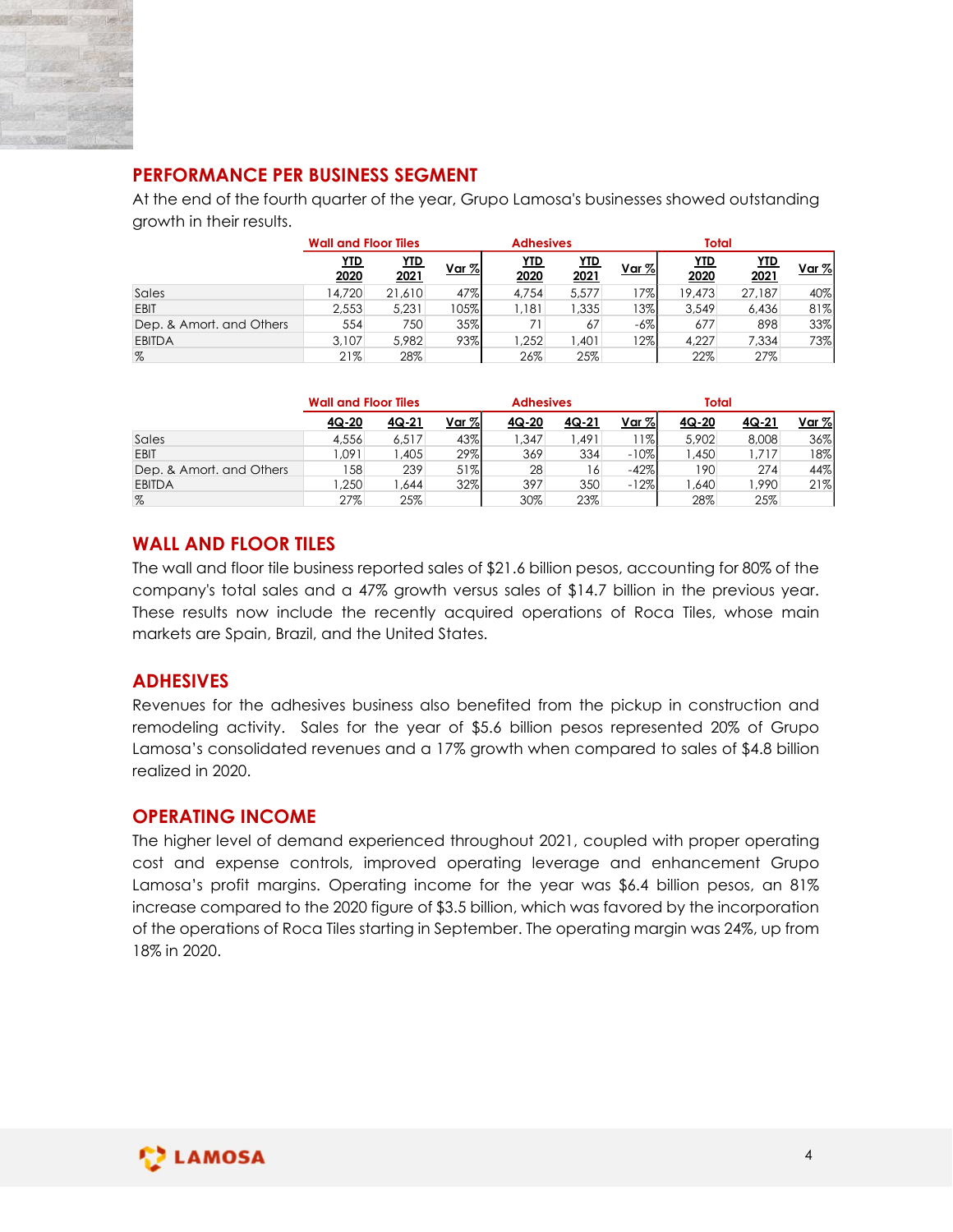

EBITDA of \$7.3 billion pesos in 2021 reflected a 74% growth over the EBITDA of \$4.2 billion reported in 2020. The EBITDA margin of 27% for the year compares well against the 22% margin for the previous year.



### NET INCOME

In 2021, the Mexican peso's devaluation of 3% against the dollar led to a lower foreignexchange loss of \$270 million pesos when compared to a loss of \$348 million pesos for 2020. An easing of exchange-rate fluctuations and a 32% reduction in the company's net interest expense brought a 23% decrease in the comprehensive financing result (expense), which was \$719 million pesos at year-end 2021. This compares favorably with the \$932 million peso expense reported in 2020. of 3% against the dollar led to a lower foreign-<br>
when compared to a loss of \$348 million pesos for 2020.<br>
ons and a 32% reduction in the company's net interest<br>
the comprehensive financing result (expense), which<br>
21. Thi 18 million pesos for 2020.<br>
18 million pesos for 2020.<br>
12 company's net interest<br>
12 result (expense), which<br>
12 the \$932 million peso<br>
12 eyear, the bottom line<br>
12 eyear, the bottom line<br>
12 eyear (12 The Section 12 ov SUD<br>  $\begin{array}{r} \begin{array}{r} \text{MSE} \\ \text{NSE} \end{array} \end{array}$ <br>
NET INCOME<br>
In 2021, the Mexican peso's devaluation of 3% against the dollar led<br>
exchange loss of \$270 million pesos when compared to a loss of \$348 m<br>
expense brought a 23% 0<br>  $\frac{1}{4Q-19}$ <br>  $\frac{4Q-20}{4Q-20}$ <br>  $\frac{4Q-20}{4Q-21}$ <br>
INET INCOME<br>
In 2021, the Mexican peso's devaluation of 3% against the dollar led to<br>
exchange loss of \$270 million pesos when compared to a loss of \$348 million<br>
ex

Grupo Lamosa doubled its net income in 2021. At the close of the year, the bottom line totaled \$3.4 billion pesos, a net margin of 13% and a 106% increase over the profit of \$1.7 billion achieved in 2020.



|                   | Lamosa doubled its net income in 2021. At the close of the year, the bottom line        |            |            |        |
|-------------------|-----------------------------------------------------------------------------------------|------------|------------|--------|
| achieved in 2020. | 1 \$3.4 billion pesos, a net margin of 13% and a 106% increase over the profit of \$1.7 |            |            |        |
|                   |                                                                                         |            |            |        |
| ome<br>esos)      |                                                                                         |            |            |        |
|                   | <b>Net Comprehensive</b><br><b>Financing Cost</b>                                       | <b>YTD</b> | <b>YTD</b> |        |
|                   |                                                                                         | 2020       | 2021       | Var %  |
|                   | Net Financial Expense                                                                   | 451        | 305        | $-32%$ |
|                   | Exchange (Gain) Loss and<br><b>Others</b>                                               | 482        | 415        | $-14%$ |
|                   |                                                                                         | 932        | 719        | $-85%$ |